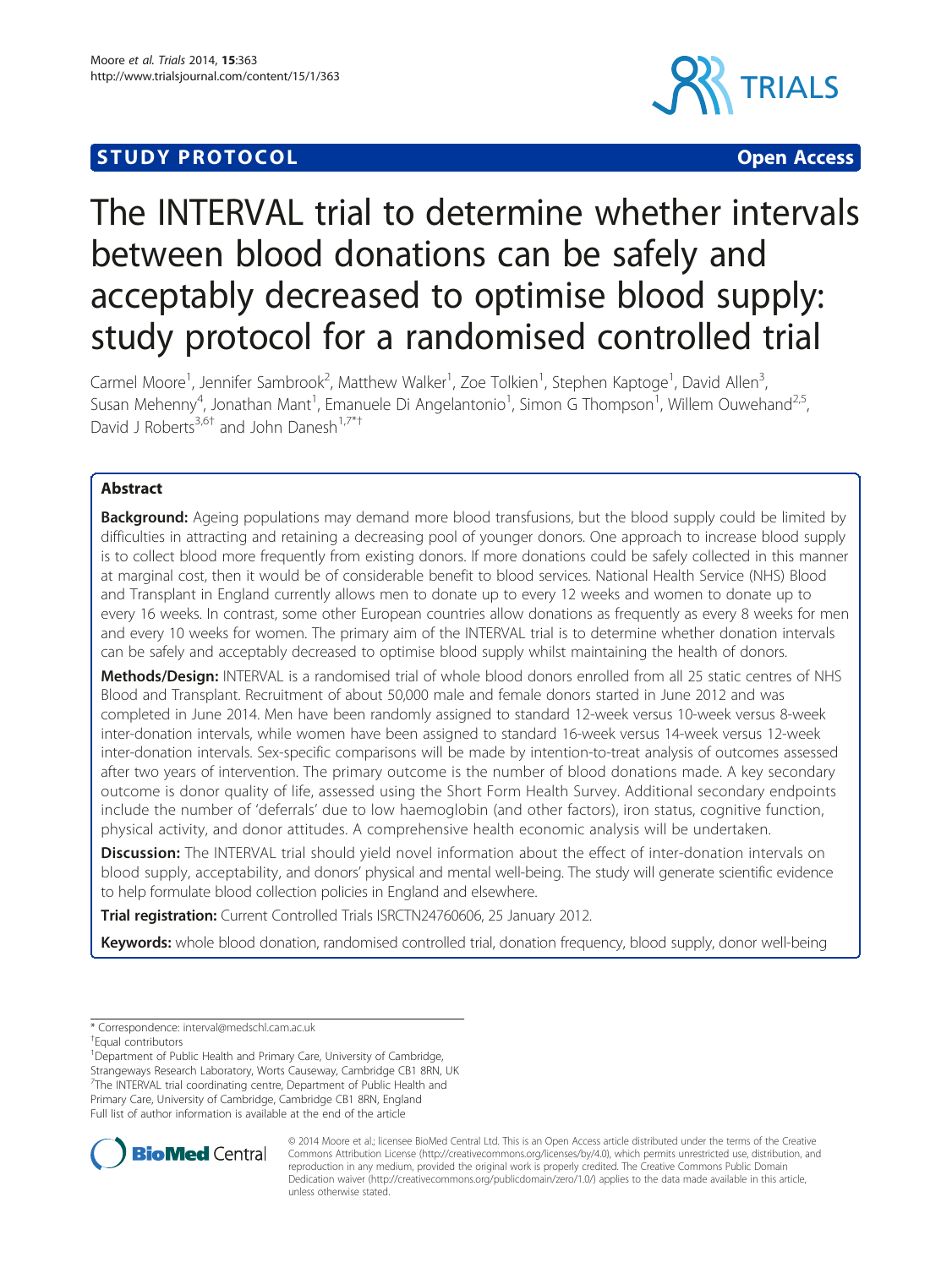#### Background

In the long-term, ageing populations may demand more blood transfusions, but the blood supply could be limited by difficulties in attracting and retaining a proportionately smaller and decreasing pool of younger donors. [[1,2\]](#page-10-0). One approach to increase the blood supply, especially for groups for whom supply tends to be more limited (for example, people who have O negative and B negative blood types), is to collect blood more frequently from existing donors. If more donations could be safely collected in this manner at marginal cost, then it would be of considerable benefit to blood services.

The principal risk of more frequent donation is, however, iron deficiency and a fall in haemoglobin levels [\[3](#page-10-0)]. Each blood donation removes about 250 mg of iron from the body. There is considerable individual variation in iron stores, dietary intake, and efficiency of absorption. If iron is not fully replaced, then donors' iron stores become progressively depleted, leading to iron deficiency or the development of frank iron-deficiency anaemia. Iron deficiency or anaemia may result in adverse health consequences for donors and their temporary rejection from giving further donations or 'deferral', due to failure to meet the haemoglobin threshold required for donation. This threshold, together with limits for donation intervals, has been set to minimise iron deficiency in repeat blood donors [\[4](#page-10-0)].

In the absence of data from reliable randomised trials to inform policies on inter-donation intervals, the Council of Europe has provided directives for blood collection that have been open to different national interpretations [[5\]](#page-10-0) (Table 1). NHS Blood and Transplant (NHSBT), the sole blood provider to the National Health Service (NHS)

|  | Table 1 Whole blood inter-donation intervals across |  |  |
|--|-----------------------------------------------------|--|--|
|  | European blood services (weeks)                     |  |  |

|                    | Men             | Women |
|--------------------|-----------------|-------|
| <b>England</b>     | 12              | 16    |
| <b>Austria</b>     | 8               | 10    |
| <b>Finland</b>     | 8               | 12    |
| <b>France</b>      | 8               | 12    |
| Germany            | 8               | 12    |
| <b>Ireland</b>     | 10              | 10    |
| <b>Estonia</b>     | 10 <sup>°</sup> | 12    |
| <b>Netherlands</b> | 10              | 16    |
| <b>Denmark</b>     | 12              | 12    |
| <b>Flanders</b>    | 12              | 12    |
| <b>Wales</b>       | 12              | 16    |
| Slovenia           | 12              | 16    |
| Spain              | 12              | 16    |
| <b>Scotland</b>    | 16              | 16    |

in England, currently allows men to donate up to once every 12 weeks and women to donate up to once every 16 weeks. In contrast, some other European countries allow donations as frequently as every 8 weeks for men and every 10 weeks for women.

As part of their duty of care, blood services screen donors at each visit for haemoglobin levels. Across Europe, minimum thresholds of 13.5 g/dL for men and 12.5 g/dL for women must be met for donation eligibility [\[6](#page-10-0)]. In Canada and in the USA, the thresholds are 12.5 g/dL for both men and women [[5,7\]](#page-10-0). In England, about 3% of donors overall are not eligible to donate because of failure to meet the haemoglobin threshold at screening (unpublished data, NHSBT). Such deferral may demotivate individuals to donate in the future and directly or indirectly increase the cost of collecting blood [\[8,9](#page-10-0)]. Furthermore, some donors may not attend scheduled donation appointments or may self-defer owing to symptoms, which could be due, at least in part, to iron deficiency or anaemia. Therefore, the challenge faced by blood services is to decrease the incidence of deferrals for low haemoglobin whilst increasing blood supplies to meet projections of increasing demand.

We have designed the INTERVAL trial, which is a parallel group, pragmatic randomised trial. INTERVAL has enrolled about 50,000 male and female donors at the 25 static donor centres of NHSBT located throughout England. The trial's key anticipated contribution will be to determine optimum inter-donation intervals that maximise blood supply and maintain well-being of donors. A subsidiary aim of the INTERVAL trial is to explore suggestions that donation intervals could be tailored to donors' capacity to donate blood safely. For example, it may be that some donors have a decreased capacity for frequent donation (for example, very lean people and/or women of childbearing age who may be predisposed to anaemia), whereas other donors may be able to donate more frequently (for example, men, heavier donors, those who carry genes predisposing to them to higher iron stores) [\[10-12](#page-10-0)].

We confirm that recruitment into the trial was ongoing at the time this manuscript was submitted for publication.

#### Methods/Design

#### Pilot work preceding this trial

Prior to the initiation of INTERVAL, we conducted the Cambridge CardioResource study [\[13](#page-10-0)], a study of 2,500 blood donors from the East Anglia region of the UK in order to demonstrate the feasibility of embedding research protocols within NHSBT's routine service setting. This study showed that it is possible to recruit and consent donors and collect research samples at NHSBT donation sessions, with 99% of samples being successfully retrieved. It also demonstrated that donors could complete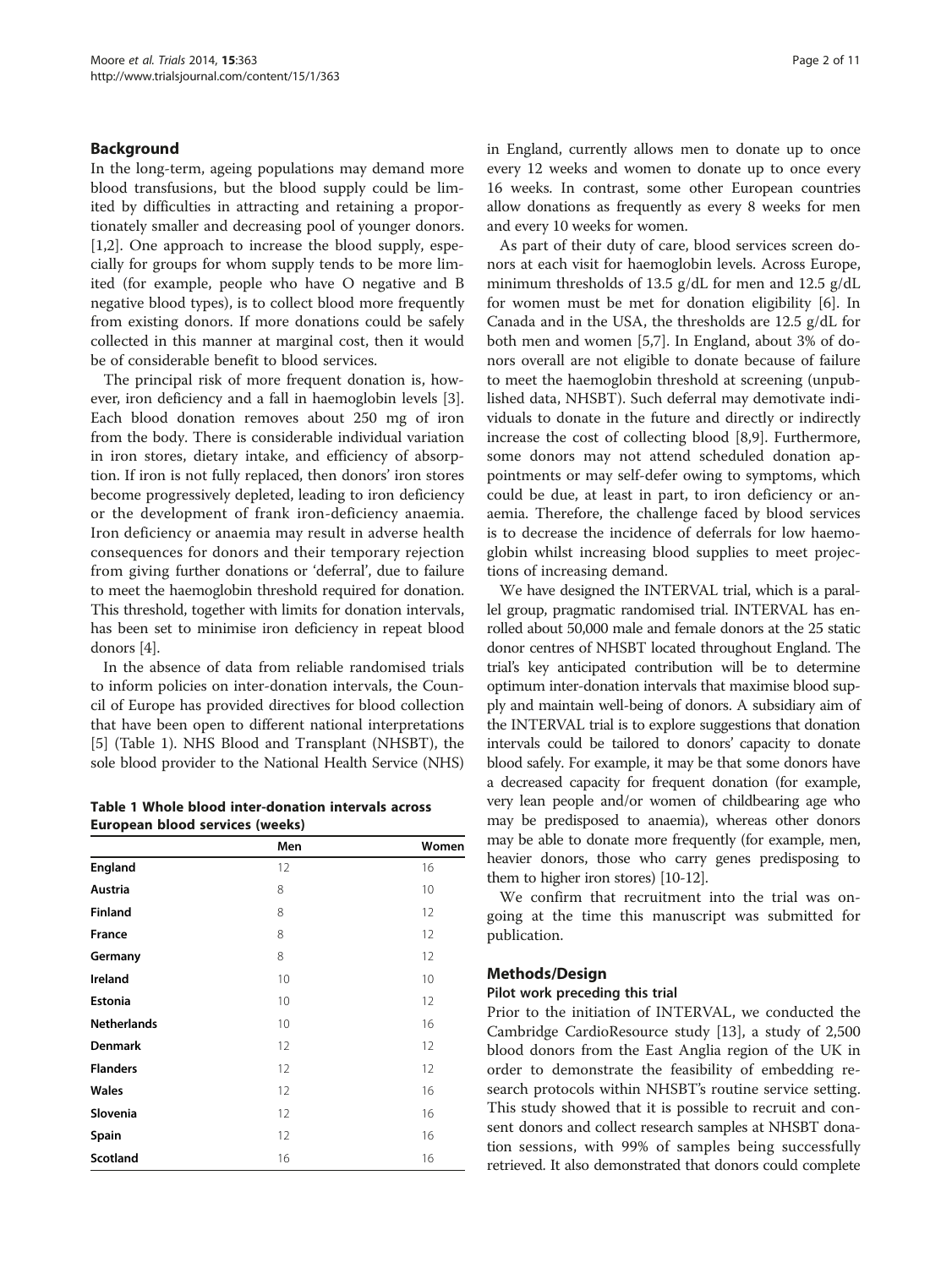additional research protocols remotely by the internet [\[14](#page-10-0)]. The findings of this pilot study have informed the design of INTERVAL.

# **Objectives**

The dual objectives of INTERVAL are (1) to determine the optimum intervals between donations for men and women that maximise blood supply, maintain well-being of donors, and avoid unacceptably increasing risk of iron deficiency/anaemia and its potential complications, and (2) to explore tailoring of blood donation intervals to donors by their demographic, haematological, genetic and/or lifestyle characteristics.

# Hypothesis

We will test the hypothesis that more frequent blood donation than is currently customary in England will increase the total number of blood units collected over 2 years without adversely affecting the health or wellbeing of blood donors.

# Design

INTERVAL is an open, randomised, multisite trial involving the recruitment of about 50,000 male and female donors from all 25 static donor centres of NHSBT throughout England. Men have been randomly assigned to standard 12-week versus 10-week versus 8-week inter-donation intervals; and women to standard 16-week versus 14-week versus 12-week intervals (Figure 1). To explore the potential value of tailoring donation intervals to possibly relevant subgroups, we have pre-specified analysis of (a) men and women, (b) carriers of informative variants in the human haemochromatosis (HFE) gene, (c) pre- and post-menopausal women, (d) people with body mass index  $(BMI)$  <22, (e) new blood donors, and  $(f)$  subgroups based on baseline measures of iron status (for example, serum ferritin).

#### Setting and participants

NHSBT collects whole blood from donors attending either static donor centres or temporary 'mobile' donation sessions set up at community venues such as village halls. Recruitment in INTERVAL has been restricted to donors attending the static donor centres (which are open daily during the working week), principally because 'mobile' sessions do not typically visit locations often enough to accommodate donors who would be allocated to the more frequent intervals being evaluated in INTERVAL. The static donor centres of NHSBT are located in Birmingham, Bradford, Brentwood, Bristol, Cambridge, Edgware, Gloucester, Lancaster, Leeds (2 sites) Leicester, Liverpool, Luton, Manchester (2 sites), Newcastle, Nottingham, Oxford, Plymouth, Poole, Sheffield, Southampton, Stoke on Trent, Tooting (South London), and West End London. To facilitate the provision of adequate training support during each site's first week of participant recruitment, we commenced recruitment in one new centre per week. At each centre, designated trained members of staff adopted the roles of clinical and/or operational experts to supervise the work of the trial.

The overall approach used in INTERVAL has been to embed research activity within the existing operational framework of NHSBT. To support additional functions required in the trial, we have established an academic trial coordinating centre at the Department of Public Health and Primary Care, University of Cambridge. In addition to supporting the trial's core scientific activities, the coordinating centre provides a helpdesk to respond to queries from participants about the trial, and maintains a study website [\[15\]](#page-10-0). The academic coordinating centre has worked closely with the INTERVAL study administration team (ISAT) based within NHSBT. For example, ISAT has supported the trial to enable participants to make appointments to give blood at intervals that are more frequent than current NHSBT practice (which is not possible through NHSBT's routine appointment system). To enhance adherence of trial participants to their

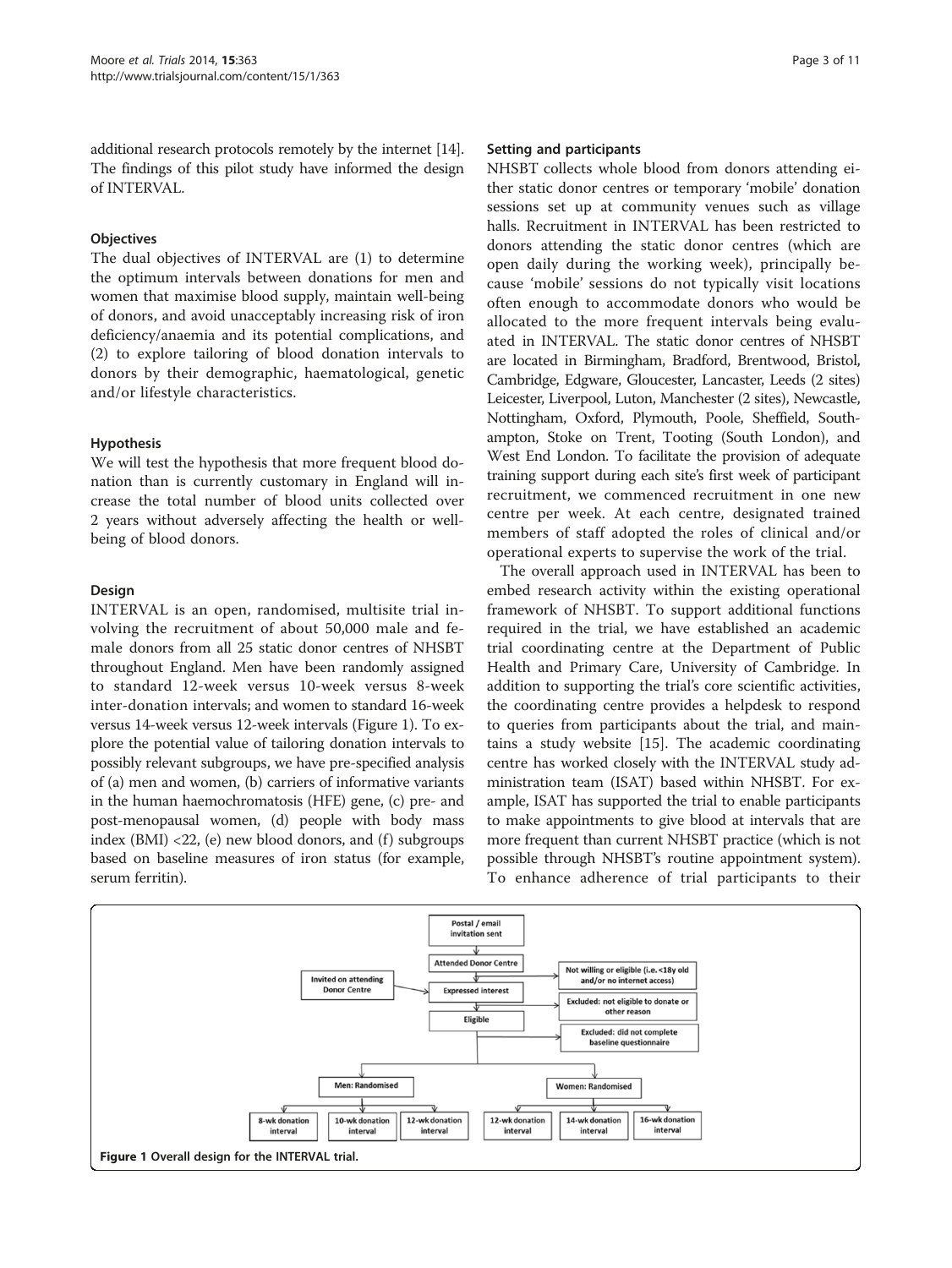allocated donation intervals, ISAT has used more intensive and systematic efforts than used in routine NHSBT practice to remind participants about their blood donation appointments, including a systematic three-step telephone and email reminder process.

#### Participant recruitment

Postal invitations to take part in the trial, which included a copy of the trial information leaflet, have been sent by NHSBT alongside routine invitations to give blood. During the first 6 months of the trial (June 2012 to January 2013), invitations were sent only to those donors who were registered at a static donor centre (approximately 147,000 invitations in total). Between January and October 2013, three additional recruitment strategies were implemented, which included invitations to groups of 'mobile' session donors who might be willing to attend a static centre in order to join the trial. These invitations were to donors who (1) had previously indicated a willingness to give platelets at a static centre (approximately 23,000 invitations), (2) gave blood at a 'mobile' session within 10 miles of a static centre (approximately 200,000 invitations), and (3) lived within 30 miles (but typically within 20 miles) of a static centre (approximately 189,000 invitations).

Donors received invitations to join the trial at their next scheduled appointment. At that visit, they were asked by the donor centre reception staff whether they had received an invitation for the trial and if they wanted to join. Donors who had not yet received or read any information about the trial but who wanted to join were given the opportunity to read the information leaflet in the waiting area before donating. If there was insufficient time to do this, or the donor wanted more time to think about joining, then a trial information pack was given to the donor to read and consider before their next donation. Donors who had read the information and were willing to take part were asked to confirm their email and telephone contact details.

#### Inclusion and exclusion criteria

Participants eligible to take part in the trial are aged 18 years or older, fulfil all normal criteria for blood donation [[16\]](#page-10-0), and are willing to be randomised to any of the trial's intervention groups. In addition, they must be willing to donate at one of the static NHSBT donation centres for the duration of the trial. Study-specific criteria for exclusion from the trial are lack of internet access and/or unwillingness to provide an email address for trial correspondence, since the trial mainly collects data via remote and web-based methods.

#### Donor screening and obtaining informed consent

At the donor centres, donors underwent routine screening for donation eligibility, including haemoglobin measurement via a copper sulphate test, followed by a Hemocue™ test for those who failed the copper sulphate test. If the donor was not eligible to make a donation on that day, for any reason, then he/she could not join the trial on that occasion. Donors who were eligible to take part in the trial were asked if they had any further questions, which were answered either directly (aided by 'frequently asked questions' material provided by the research team) or forwarded to the trial 'champion' at the donor centre or to the trial helpline. At this point, donors were asked to complete and sign both copies of the consent form, which were checked for completion of all relevant sections and for the donor's signature on both copies. On the 'trial copy' of the consent form, the carer affirmed by signature that he/she had witnessed its completion and retained this copy while providing the 'donor copy' to the participant. For donors who were not subsequently eligible or willing to take part, consent forms were crossed through and then destroyed.

#### Randomisation, concealment of allocation, and blinding

Randomisation to three sex-specific intervention groups in the ratio 1:1:1 was undertaken at the academic trial coordinating centre using individual-level randomisation achieved by means of a computer programme built into the trial database. This programme includes a minimisation algorithm to ensure that key prognostic characteristics are balanced across the trial arms at baseline (for example, new/repeat donor status, weight and age, as shown in Table 2). Randomisation was stratified by donation centre and gender. By the nature of the trial, participants have not been blinded to the intervention group to which they have been allocated.

#### Baseline data collection

On the day following enrolment into the study, NHSBT confidentially retrieved data on participants from donor records, including donor number, donation number, donation date, email and mobile contact details, sex, month and year of birth, NHS number and previous donation and deferral history in the past 5 years. Using secure systems, these data were transferred to the academic coordinating centre to facilitate contact of participants, implementation of trial protocols, tracking of participants' appointments and attendances throughout the trial. A few days after joining the trial, participants received two emails: one containing a uniform resource locator (URL) link and requesting

#### Table 2 Categories for minimisation variables

|              | Men          |                 | Women        |                 |
|--------------|--------------|-----------------|--------------|-----------------|
| Age          | $<$ 50 years | $\geq$ 50 years | $<$ 50 years | $\geq$ 50 years |
| Weight       | <70 kg       | $\geq 70$ kg    | <60 kg       | $\geq 60$ kg    |
| Donor status | New          | Repeat          | New          | Repeat          |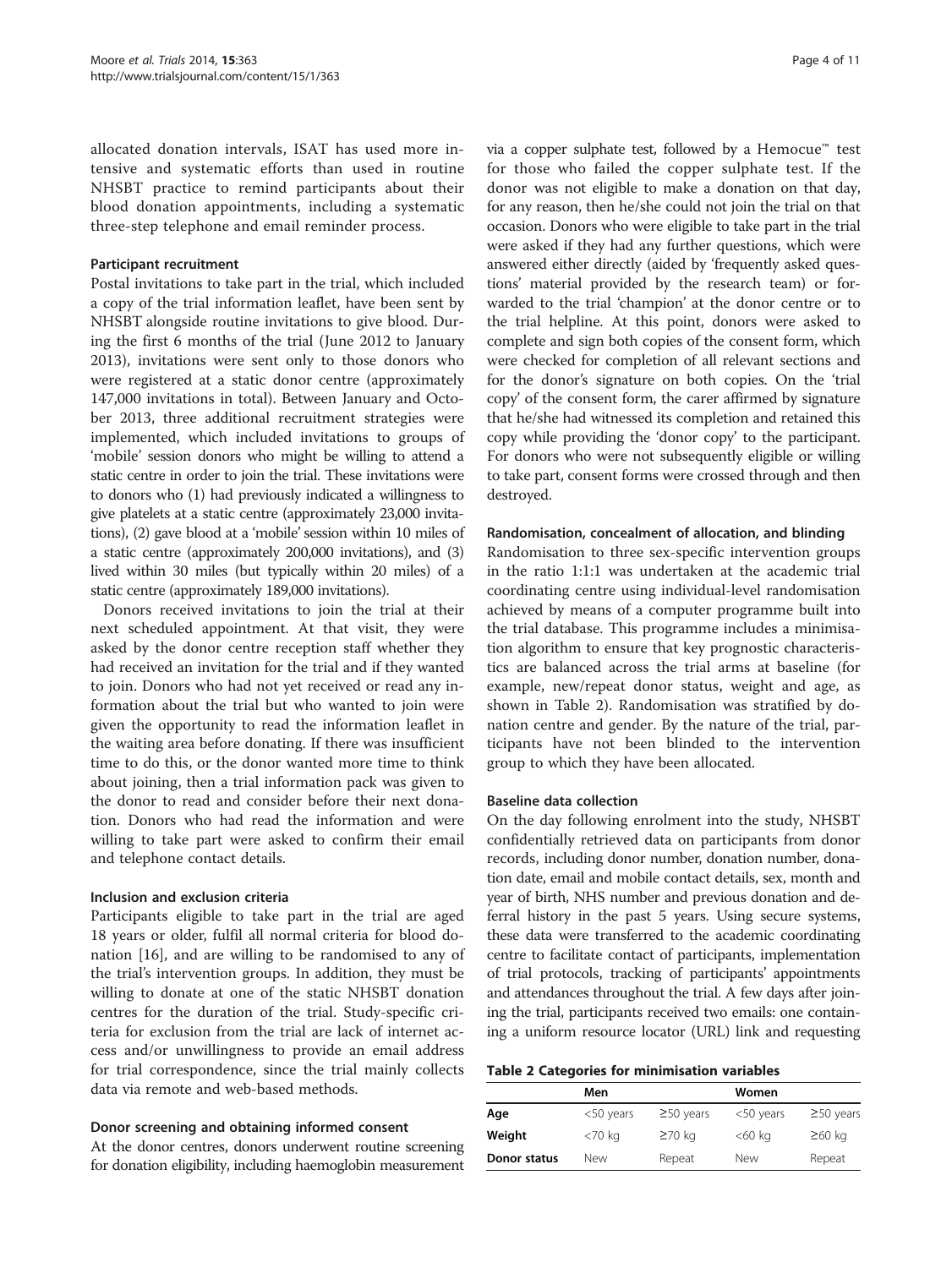completion of the trial's baseline questionnaire, and another containing a password to access the online questionnaire. Participants' trial IDs were embedded within the URL link using a custom tag to anonymously track completion of the questionnaire. Participants were requested to complete the questionnaire within 7 days and received two email reminders and a phone call between days 7 and 14 if they did not respond. The baseline questionnaire has been designed to take approximately 15 minutes to complete and includes the following:

- 1. Compulsory questions including month and year of birth, sex, height, and weight. This information was used to verify that the questionnaire had been completed by the individual to whom it was sent, and also for minimisation algorithm described above.
- 2. Quality of life questions, using the Short Form Health Survey (SF-36v2) questionnaire. The SF-36v2 is a generic measure of health status that has been reported to differentiate well between health benefits produced by a range of treatments irrespective of age, disease condition, or treatment group [[17](#page-10-0)-[20](#page-10-0)]. It is composed of 36 questions and produces an eight-scale profile of functional health and well-being, as well as two psychometrically-based summary measures (that is a physical component score (PCS) and mental component score) and a preference-based health utility index.
- 3. Previous history of iron deficiency, which may relate to susceptibility to iron deficiency.
- 4. Brief lifestyle information including, diet (particularly related to iron intake and absorption), alcohol intake, smoking and physical activity.

Only participants who returned the baseline questionnaire were eligible for randomisation. After randomisation, participants were advised of their new inter-donation interval by email and were also informed that appointments should be made through NHSBT's ISAT team. The ISAT team was responsible for making this first appointment to coincide with the participant's allocated donation frequency. For subsequent appointments during the trial, donors are given the option, and are encouraged, to make all appointments at their selected donor centre on the occasion of future donation visits.

Once randomised, donors' participation in the trial was flagged on their donor record together with their allocated donation frequency. This flag is critical to (1) NHSBT donor centre staff, since it is essential for the booking of future appointments at the correct interval; (2) the academic coordinating centre's helpdesk and the ISAT team, since the flag helps to identify donors' status on the trial and resolve any queries; and (3) data management processes, such as retrieving data on donors at regular time-points from NHSBT's donor database and securely transferring this information to the trial coordinating centre for the purposes of monitoring appointment bookings and attendance, deferrals, adverse events of donation, positive microbiology results and deaths.

#### Blood sample collection, processing, and analysis

At the baseline donation visit at which the participant's eligibility was assessed and consent obtained, a research sample was taken from the satellite pouch that forms part of the routine blood collection unit (that is, a separate venipuncture is not required). The research sample was collected in three tubes: 3 ml EDTA, 6 ml EDTA and 6 ml serum, which were each inverted three times before placing in rigid boxes for transport to the three NHSBT sample holding sites at Manchester, Colindale (London) and Bristol. Samples were couriered from the holding sites to the central study laboratory (UK Biocentre, Stockport, UK) for processing in the morning following collection. The large majority of samples (97%) were processed within 24 hours. Samples were kept at ambient temperature from the point of collection until completion of processing. Fluctuations in temperature were monitored at various sites and time points during the collection period.

A full blood count was performed from the 3-ml EDTA blood sample using a Sysmex XN-2000 haematology analyser (Sysmex UK Limited, Milton Keynes, UK) to generate an extended profile of blood cell indices. Full blood count results of all participants were reviewed by the Haematology Review Group to identify clinically significant results for further consideration. Following centrifugation, the 6-ml EDTA sample was used to extract two 0.8-ml plasma aliquots and buffy coat, while the 6-ml serum sample yields two 0.8-ml aliquots. The plasma, serum and buffy coat aliquots are stored at -80°C prior to planned use (such as for serum ferritin analyses and DNA extraction from buffy coat). This sample collection protocol is being repeated in all participants at their last donation prior to completing their 2-year involvement in the trial. If donors are deferred or medically withdrawn from blood donation at the time their final research sample is due, they are being offered an appointment to give a research sample.

# Data collection between randomisation and the 2-year assessment

Participants are requested via email to complete an online questionnaire every 6 months during the trial follow-up period. The follow-up questionnaires collect information on the following:

1. Compulsory questions including month and year of birth to validate completion of the questionnaire by the individual to whom it is sent.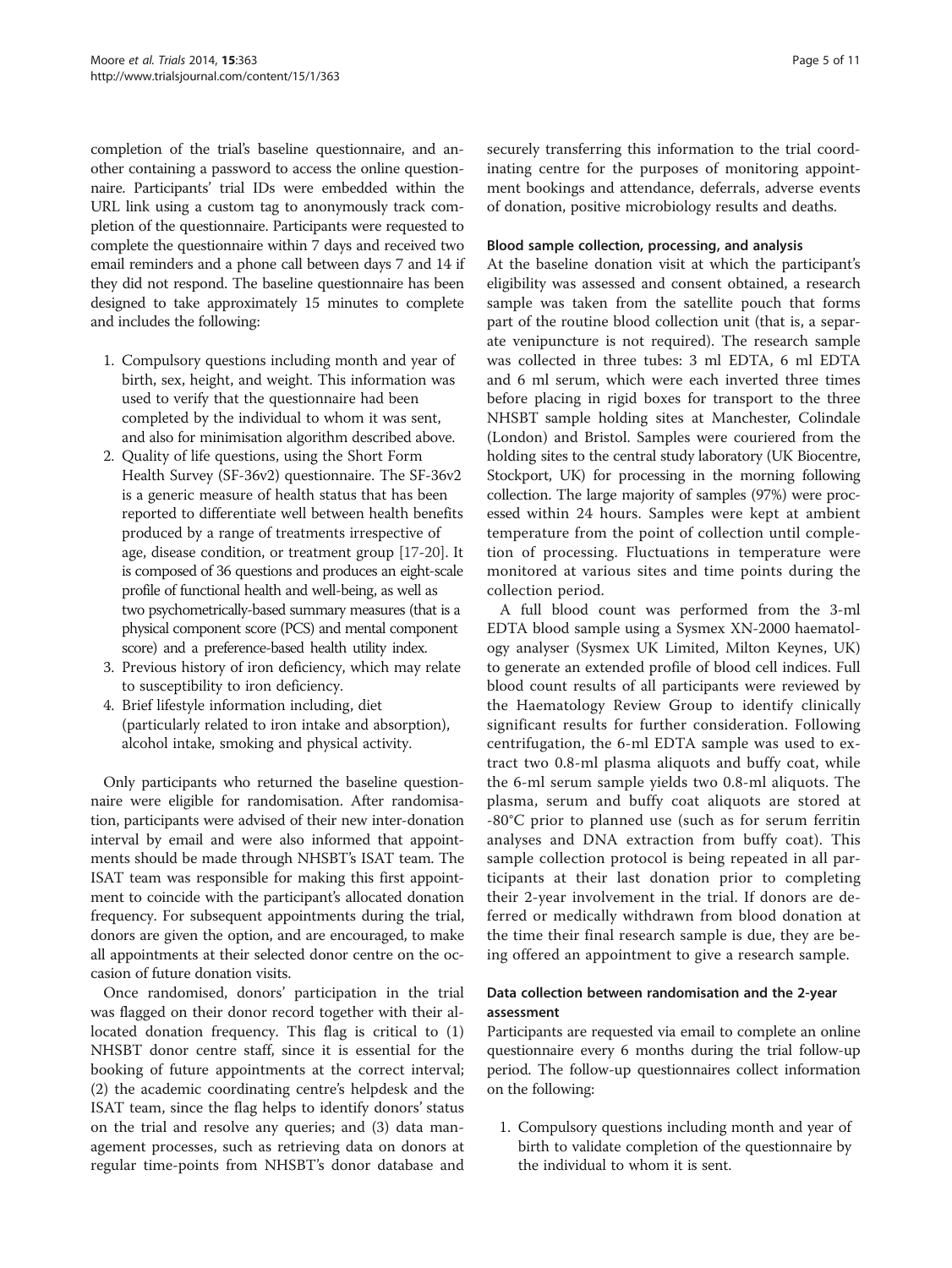- 2. Quality of life using the SF-12v2. This abbreviated version of the SF-36v2 was chosen to reduce time burden on participants [[21](#page-10-0)], as it takes only 5 minutes to complete. We are using information from this questionnaire to monitor participants' self-rated health during the trial and provide a means to assess potential bias of trial outcomes due to selective attrition.
- 3. (Serious) adverse events ((S)AEs), which are assessed to monitor donor safety throughout their 2-year participation in the trial. Questions on (S)AEs are designed to take about 5 minutes to complete and include adverse events diagnosed/treated at hospital or by a doctor, diagnoses of low iron and symptoms associated iron deficiency (see Table 3).

#### Data collection at the 2-year assessment

On the anniversary of participants' 2-year involvement in the trial, an email request is sent to participants requesting completion of a final 35-minute questionnaire which collects information on the following:

- 1. Month and year of birth as well as sex in order to validate the identity of the person completing the questionnaire.
- 2. Quality of life using the SF-36v2 questionnaire.
- 3. (Serious) adverse events. At this time-point an enhanced set of questions ask about a broader range of symptoms and the severity of selected symptoms (see Table 3).
- 4. Medication and supplement use, including glucose-lowering, antihypertensive, and lipid-lowering drugs as well as use of over-the-counter dietary or vitamin supplements (with a specific additional question on whether these supplements contain iron).
- 5. Cognitive function tests, including Stroop Test (attention and reaction times), Trail Making Test (executive function), Pairs Test (Episodic Memory), and Reasoning Tests (intelligence). These tests, which have been adapted from the Cardiff Cognitive Battery, have been specifically designed for cognitive testing in epidemiological settings [\[24](#page-10-0)]. The tests are preceded by a five-item mood questionnaire to adjust for effects that may skew results of cognitive function [\[25](#page-10-0),[26\]](#page-10-0).
- 6. Donor beliefs and ideas about blood donation, and in particular whether increased frequency of donation raises specific difficulties or concerns; these questionnaire data will be augmented by a small number of in-depth interviews.
- 7. Invitation to take part in physical activity monitoring.
- 8. Recent physical activity questionnaire (RPAQ) which includes questions about physical activity during the past 4 weeks across four domains (leisure time, occupation, commuting and domestic life) [\[27,28](#page-10-0)].

# Table 3 (Serious) adverse events collected at 6-month intervals after randomisation, including serious adverse events, diagnoses and symptoms of low iron

| Type of adverse event                                                    | Description                                                                             |  |
|--------------------------------------------------------------------------|-----------------------------------------------------------------------------------------|--|
| Data collected at 6, 12, 18 and 24 months                                |                                                                                         |  |
| Serious adverse events, diagnosed/<br>treated at hospital or by a doctor | Heart problems including heart<br>attack, stroke, mini-stroke, angina,<br>heart failure |  |
|                                                                          | Falls                                                                                   |  |
|                                                                          | Transport accidents (when in<br>charge of a vehicle)                                    |  |
|                                                                          | New illness                                                                             |  |
| Diagnoses of low iron                                                    | Diagnosis of low haemoglobin by<br>NHSBT                                                |  |
|                                                                          | Diagnosis of anaemia by general<br>practitioner (GP) or hospital                        |  |
|                                                                          | Prescription of iron supplements                                                        |  |
| Symptoms                                                                 | <b>Tiredness</b>                                                                        |  |
|                                                                          | <b>Dizziness</b>                                                                        |  |
|                                                                          | Feeling faint                                                                           |  |
|                                                                          | Fainting                                                                                |  |
|                                                                          | Fit or seizure                                                                          |  |
|                                                                          | Breathlessness                                                                          |  |
|                                                                          | Palpitations                                                                            |  |
|                                                                          | Chest pain                                                                              |  |
|                                                                          | Restless legs [22]                                                                      |  |
| Additional data collected at 24 months                                   |                                                                                         |  |
| Symptoms                                                                 | Severity of breathlessness [23]                                                         |  |
|                                                                          | Severity of palpitations (that is,<br>resulted in ECG?)                                 |  |
|                                                                          | Severity of chest pain (that is,<br>resulted in ECG?)                                   |  |
|                                                                          | Headaches                                                                               |  |
|                                                                          | Sleep disturbances                                                                      |  |
|                                                                          | <i>Irritability</i>                                                                     |  |
|                                                                          | Reduced ability to concentrate                                                          |  |
|                                                                          | Restlessness/inability to relax                                                         |  |
|                                                                          | Pica                                                                                    |  |
|                                                                          |                                                                                         |  |

The administration and reminder procedures for the baseline, interim, and final questionnaires have been identical.

#### Physical activity monitoring

As part of the 2-year assessment, all participants will be invited to take part in physical activity monitoring using the tri-axial accelerometer AX3 (Axivity, York, UK) to measure the impact of more frequent blood donations on activity levels. Donors who respond positively will be randomly selected to take part, with a target of 1,000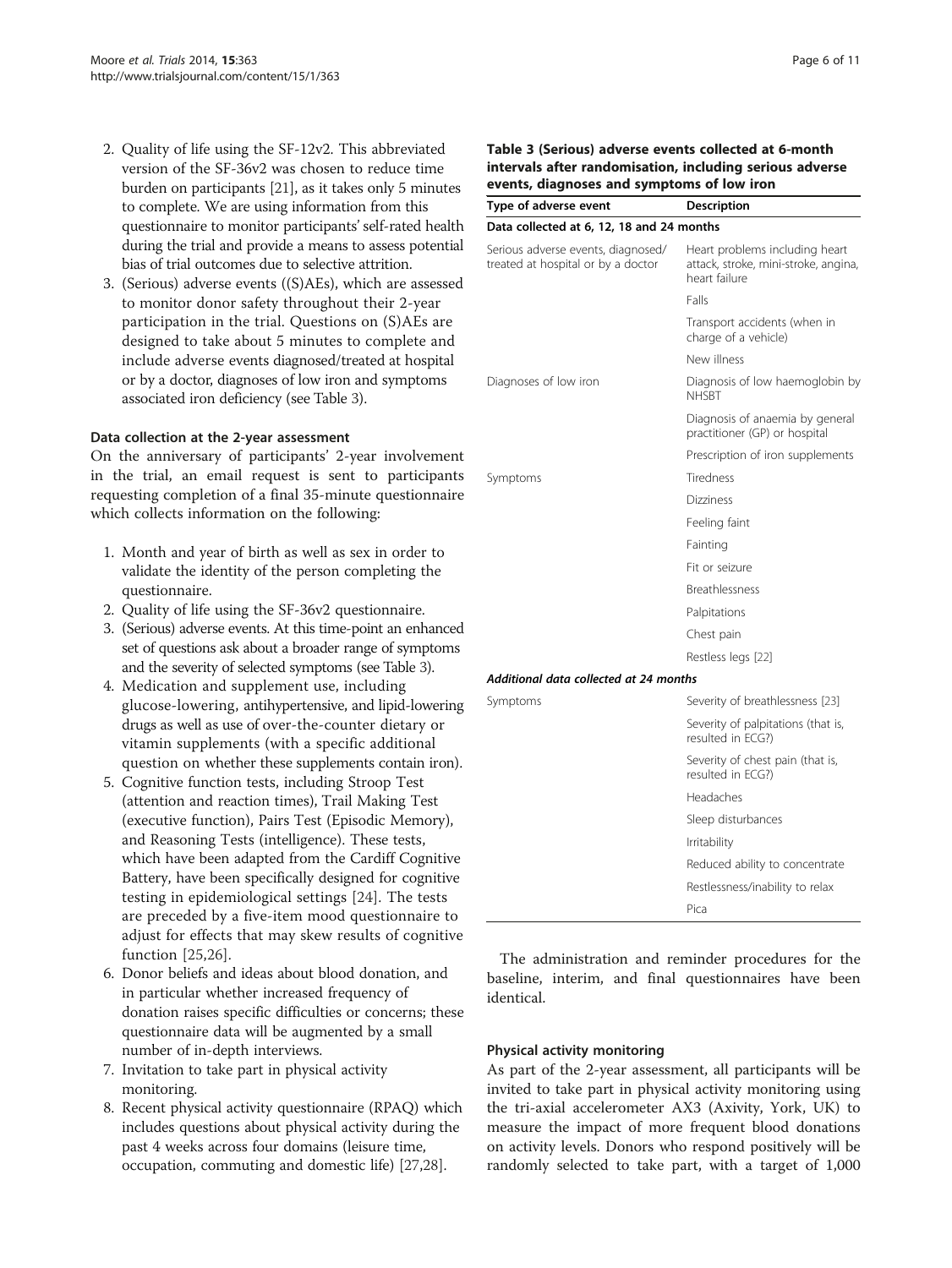participants in each of the six sex-specific randomised intervention groups.

#### Cost effectiveness analysis

A full economic analysis of alternative strategies for maintaining the supply of blood to the NHS is planned. INTERVAL trial data will be used to estimate the effect of reduced minimum inter-donation intervals on the number of blood donations made, donor's quality of life, deferral and costs. A discrete event simulation model will be developed to extrapolate the cost effectiveness of alternative minimum donation intervals over 10 years. Data from NHSBT's donor register (the PULSE database, Savant, Burton-in-Kendal, UK) will be accessed to provide donor characteristics and donation history to define the target population, and to estimate long-term rates of donation, under current minimum recall intervals, and characteristics of the blood collection service. Discrete choice experiments will be conducted to investigate donor willingness to donate blood under future changes to the blood collection service. The analysis will use the findings from the discrete choice experiments, together with those from the re-analyses of INTERVAL and PULSE data, to estimate the cost-effectiveness of alternative blood collection strategies over a 10-year time horizon for general populations of whole blood donors.

#### Outcome measures

#### Primary outcome

The primary outcome is the number of blood donations made over 2 years. The number of blood donations up to (and not including) the 2-year anniversary date of recruitment will be counted.

# Key secondary outcome

The key secondary outcome is physical well-being at 2 years, derived from the PCS of the SF-36v2 [\[21](#page-10-0)].

#### Other secondary outcomes

Other secondary outcomes, also to be assessed at 2 years, will include the following:

- i) The number of 'deferrals' of donors over the 2 years of the trial due to low haemoglobin levels and/or other factors (for example, clinical reasons, tattoos, piercings, and foreign travel).
- ii) Measures of iron status, including serum ferritin and reticulocyte haemoglobin.
- iii)Cognitive function tests of attention, executive function, intelligence, and episodic memory.
- iv) Physical activity measured by accelerometry.
- v) Cost effectiveness.
- vi) Donor attitudes assessed through questionnaire responses and interviews.

#### Sample size

### General considerations

The trial's sample size was determined on the basis of partially overlapping considerations, including NHSBT's duty of care to 1.4 million blood donors per year (making it vital for the service to ascertain even subtle changes in health and well-being related to blood donation) and the need to generate sufficiently compelling evidence to influence regulators and policy-makers, since substantial benefits to the blood supply (and value for money for NHSBT) could accrue with even a comparatively small, but definite, increase in blood donation rates. As noted above, we have pre-specified interest in several subgroups because they seem *a priori* either more or less able to give blood on a more frequent basis. These donor groups are summarised in Table 4 together with their estimated prevalence based on data from previous studies [\[13,29](#page-10-0)-[31\]](#page-10-0). Furthermore, we will identify people in the top 20% for hereditary 'robustness' in relation to iron homeostasis/red cell indices by using genetic risk scores that summarise many genetic variants relevant to these traits.

#### Sample size calculations related to the outcomes

This trial has been powered on its primary endpoint (number of blood donations over 2 years) and key secondary endpoint (physical component quality of life score).

(1) Number of blood donations: As the men in this trial are assigned to 12-wk versus 10-wk versus 8-wk interdonation intervals, the maximum number of donations possible over the 2-year trial duration are 8, 10, and 12 donations, respectively (that is, a 25% proportional increase in donation rates when comparing a 10-wk versus

Table 4 Pre-specified subgroups with suspected higher or lower susceptibility to iron deficiency following blood donation

|                                                                                      | Estimated prevalence in<br><b>National Health Service</b><br><b>Blood and Transplant donor</b><br>population |  |  |  |
|--------------------------------------------------------------------------------------|--------------------------------------------------------------------------------------------------------------|--|--|--|
| More resilient to deferral and iron deficiency                                       |                                                                                                              |  |  |  |
| Men                                                                                  | 47%                                                                                                          |  |  |  |
| Carriers of the human<br>haemochromatosis (HFE)<br>gene variants<br>(C282Y and H63D) | 27%                                                                                                          |  |  |  |
| Women aged >50 y                                                                     | 20%                                                                                                          |  |  |  |
| Serum ferritin levels<br>above 95 <sup>th</sup> percentile                           | 5%                                                                                                           |  |  |  |
| Less resilient to iron deficiency                                                    |                                                                                                              |  |  |  |
| Body mass index <22 kg/m <sup>2</sup>                                                | 14%                                                                                                          |  |  |  |
| New blood donors                                                                     | 10%                                                                                                          |  |  |  |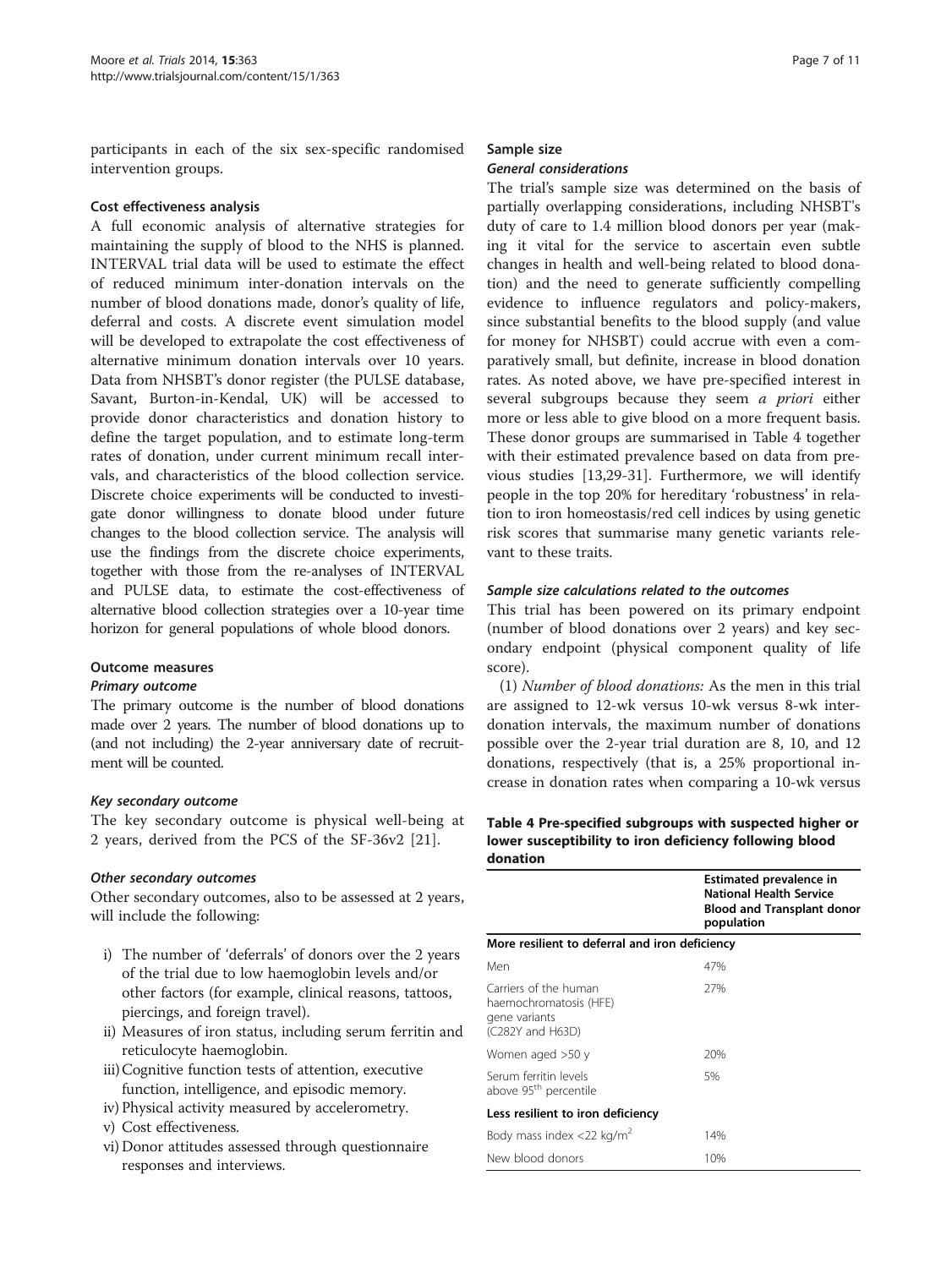<span id="page-7-0"></span>12-wk frequency, or a 50% proportional increase when comparing a 8-wk versus 12-wk frequency). Women are assigned to 16-wk versus 14-wk versus 12-wk interdonation intervals, corresponding to a maximum number of donations over 2 years of 6, 7, and 8 respectively. However, when considering the current nonattendance rates of donors, such maximal differences based on more frequent donation intervals are unlikely to be achieved in practice.

Hence, the power calculations are based on having 80% power to detect a more realistic 5% increase in the number of donations over two years. Such an increase would be of relevance to NHSBT since it would yield an additional 70,000 units of blood per year from the same donor base. Figure 2a shows that 50,000 trial participants will provide 80% power to detect ≥5% difference in donation rates/year in subgroups with a prevalence of ≥10% (at least 5,000 donors). The sample size

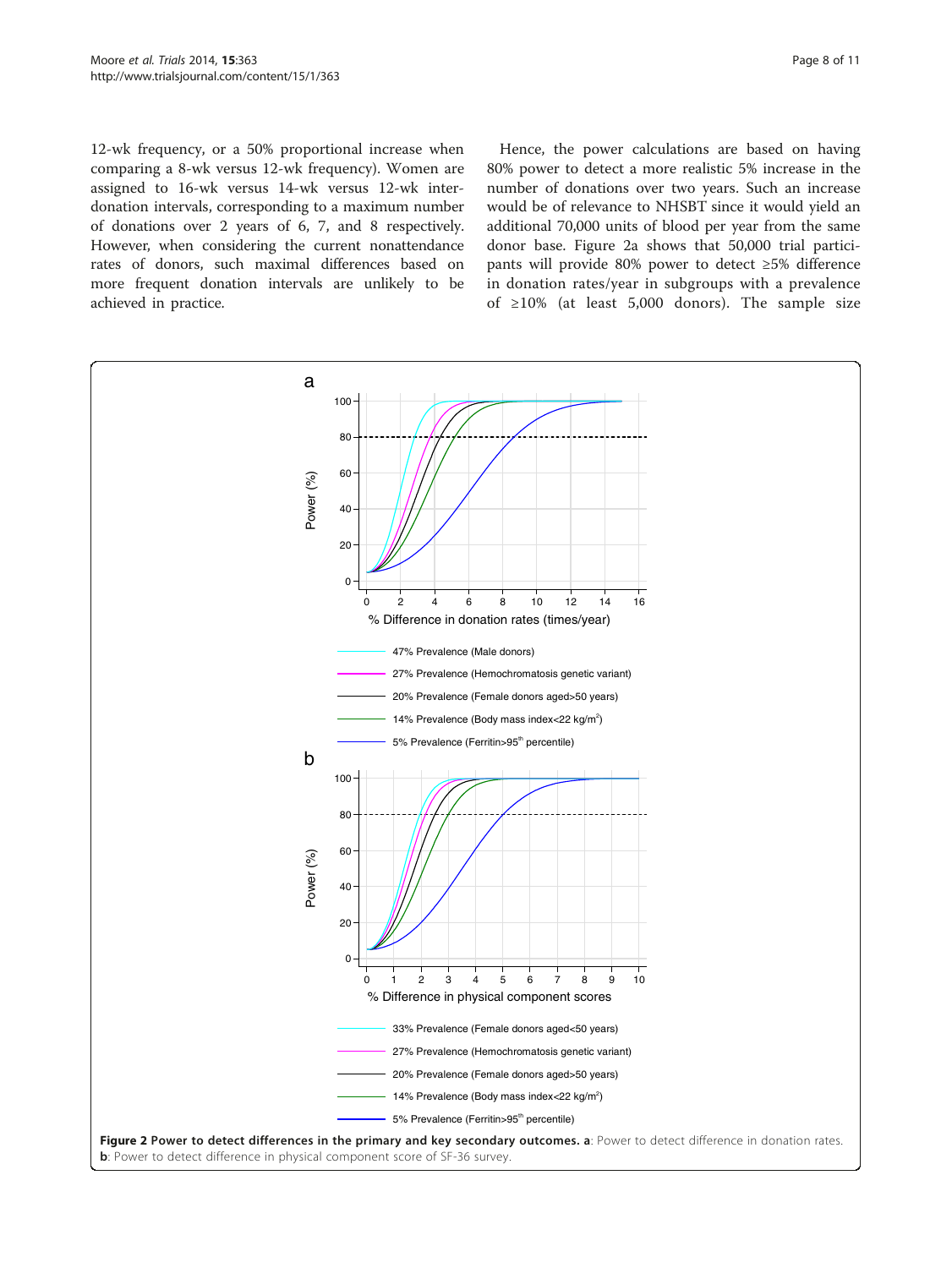calculation assumes type I error = 0.05 and mean donation rate = 1.6 times/yr in the standard donation frequency group (control), and between subject  $SD = 0.7$ times/yr in each group.

(2) Quality of life: After making allowances for up to one third of participants not completing the final questionnaire, Figure [2b](#page-7-0) shows that 50,000 trial participants will provide 80% power to detect ≥3% mean difference in the PCS of the SF-36 in subgroups with a prevalence of  $\geq$ 10%. This assumes a type I error = 0.05 and PCS = 50 in the standard donation frequency group (control), and between subject  $SD = 10$  in each group. As a comparative benchmark, Patterson [[32](#page-10-0)] showed a 3% (1.5-point) difference in the SF-36 PCS in women who self-reported iron deficiency in the past two years compared with those who had no such history.

# Data analysis

#### Principles

Intention-to-treat analyses will be used, comparing groups as randomised. Results for men and women will be analysed separately. The principal pair-wise comparisons of groups for men will be between 10-wk and 12-wk, and between 8-wk and 12-wk intervals. For women, these comparisons will be between 14-wk and 16-wk, and between 12-wk and 16-wk intervals. For outcomes assessed at both baseline and at the 2-year follow-up, analyses of the 2-year follow-up measures will be adjusted for the baseline measures. Other baseline characteristics (age, centre, BMI and weight, SF-36v2 physical and mental component scores, haemoglobin and ferritin) will be adjusted for in secondary analyses. Tests of interaction will assess whether results differ between the subgroups pre-specified above. Multiple testing will be taken into account when interpreting these results. The trial will be reported according to CONSORT guidelines.

# End-of-trial analyses

The total blood collected by 2 years will be expressed in units (470 ml) per person per year. Means will be compared between groups using a t-test, with subsidiary analyses of covariance adjusting for baseline characteristics. The mean differences between groups in the PCS of the SF-36v2 will be adjusted for baseline PCS by analysis of covariance, and in secondary analyses for other baseline characteristics. Possible bias from missing data will be investigated by multiple imputation within each randomised group based on sequential additions to the imputation model: (1) baseline characteristics, (2) interim SF-12v2 scores, (3) deferral at previous blood collections, (4) number of blood collections made, and (5) number of reminders to elicit web questionnaire responses [\[33-35](#page-10-0)]. Other secondary outcomes will be analysed similarly. The proportion of deferrals will be analysed using logistic regression, allowing for potential over-

dispersion between individuals. The baseline predictors (including genetic characteristics) of levels of haemoglobin and ferritin, and rates of deferral will be investigated using multiple (logistic) regression, employing cross-validation techniques to prevent over-fitting [\[36\]](#page-10-0).

#### Ethical and safety issues

The trial has received ethics committee approval from the National Research Ethics Service Committee East of England - Cambridge East (Research Ethics Committee (REC) reference 11/EE/0538). It is important to note that the features used to ensure the safety of donors in routine blood donation in NHSBT are being used to ensure the safety of donors in the INTERVAL trial.

The role of the trial's Independent Data Monitoring Committee is to provide independent advice, based on un-blinded analysis of data, to the Trial Steering Committee in order to ensure the safety of the participants. Hence, at least every 6 months, the trial's Independent Data Monitoring Committee reviews un-blinded safety data provided by the trial's independent statistician. These results derive from the various sources described above, including the SF-12v2 questionnaire data and the self-reported adverse events questionnaire.

An increase in deferrals or adverse events compared to habitual donation patterns may prompt participants to request withdrawal from the trial. Participants are free to withdraw from the trial at any time without giving reasons. However, in order to maintain maximal data capture participants are asked to continue to complete the trial questionnaires without donating blood. If participants still wish to withdraw from the trial, then they are given the option to allow permission to the research team to retain and use data already collected from them. Participants are free to opt out of this permission.

#### Patient and public involvement

Donors have been involved in the design and undertaking of the INTERVAL trial in several ways, such as through (1) provision of feedback during the pilot study preceding this trial (that is, the Cambridge Cardio-Resource Study) via questionnaires, interviews, and helpline services; (2) review of research proposals and questionnaires; and (3) membership on the Trial Steering Committee.

#### Trial oversight

In addition to the Independent Data Monitoring Committee and the Research Ethics Committee mentioned above, INTERVAL benefits from the input of other trial oversight committees. The Trial Steering Committee (which includes several senior clinical and academic members who are independent from the trial investigators, a lay representative, and representatives of various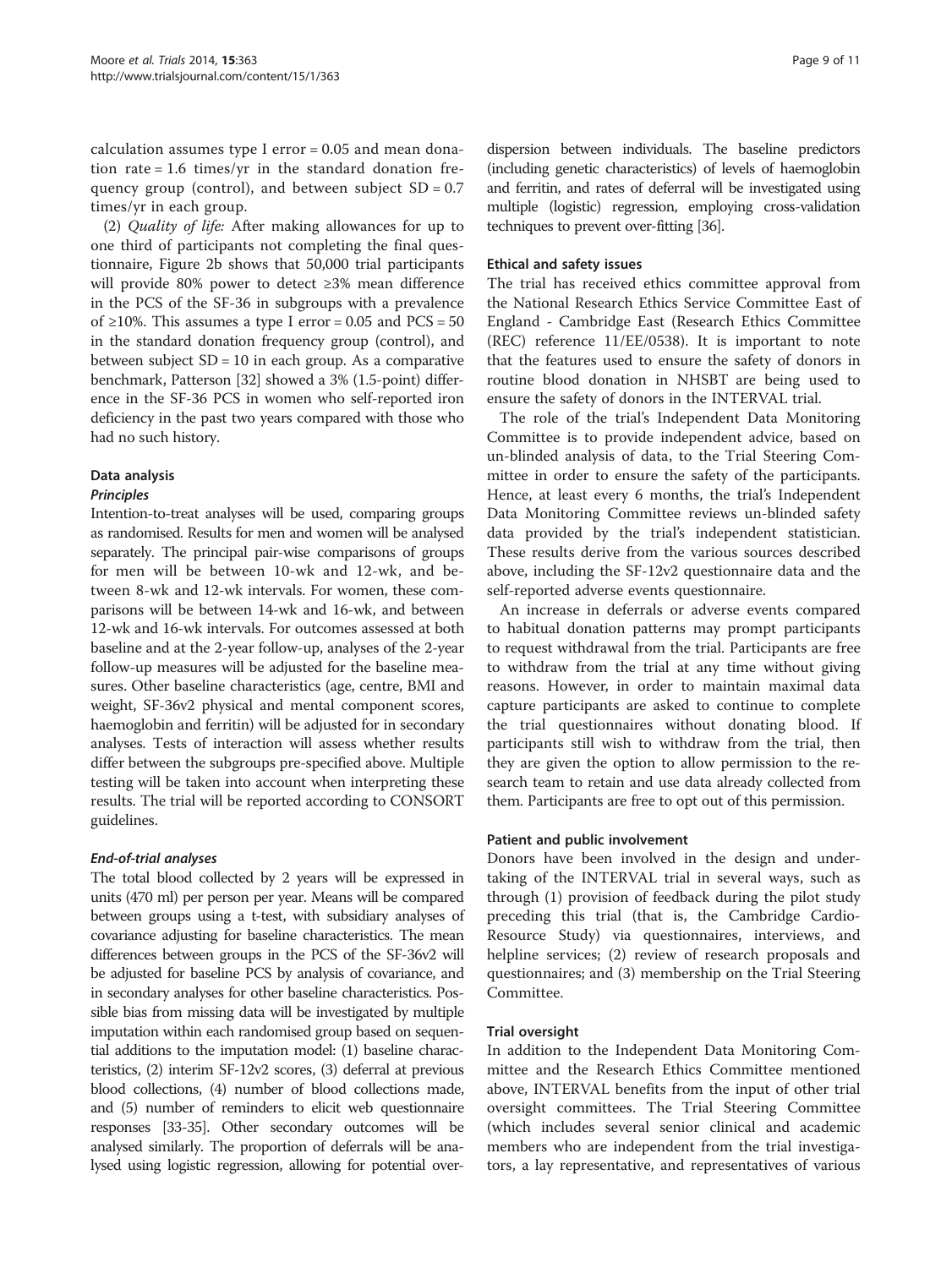stakeholders in INTERVAL) monitors the overall conduct of the trial and, through its independent Chair, provides strategic advice to the Trial Management Group. The Trial Management Group (which includes the investigators, trial coordinators, and operational staff from NHSBT) is responsible for overseeing day-to-day management of the study, liaising with NHSBT, and agreeing protocol amendments prior to submission to the research ethics committee.

#### **Discussion**

To our knowledge, there are no previous or planned randomised trials in the UK or elsewhere that aim to define optimum inter-donation intervals and/or tailor such intervals to particular groups of blood donors. Although some randomised trials have been conducted or are in progress to evaluate the impact of oral iron supplementation [[37,38\]](#page-10-0), they are complementary to INTERVAL and evaluate populations outside the UK. The INTERVAL randomised trial is also complementary to recent major observational studies reported in blood donors, such as those in the US [[39](#page-10-0)] and in continental Europe [\[40](#page-10-0)].

In summary, the experience so far of the INTERVAL trial suggests that it is possible to embed large-scale clinical research within NHSBT without disruption to routine services, and in a manner that is acceptable to donors. The INTERVAL trial will yield novel information about the effect of inter-donation intervals on donors' physical and mental well-being as well as on blood services. The study will generate scientific evidence to help formulate blood collection policies in England and elsewhere.

#### Trial status

#### Recruitment in INTERVAL was completed on 15 June 2014.

#### Abbreviations

AEs: adverse events; BMI: body mass index; DNA: deoxyribonucleic acid; EDTA: ethylenediaminetetraacetic acid; HFE: human haemochromatosis gene; ID: identification; ISAT: INTERVAL study administration team; NHS: National Health Service; NHSBT: NHS Blood and Transplant; PCS: Physical Component Score; RPAQ: Recent Physical Activity Questionnaire; REC: research ethics committee; SAEs: serious adverse events; SF-12v2: Medical Outcomes Study 12-item Short-Form Health Survey, version 2; SF-36v2: Medical Outcomes Study 36-item Short-Form Health Survey, version 2; URL: uniform resource locator link.

#### Competing interests

The authors declare that they have no competing interests.

#### Authors' contributions

JD and DJR are the chief investigators. WHO, ST, CM, EDA and JM are coinvestigators. JD, DJR, WHO, ST, CM, EDA and JM supervised the trial protocol development. ST is the chief statistician. CM is the trial coordinator. JS is the laboratory coordinator. MW is the chief data manager. SM leads the coordination of NHSBT's operational role in the trial. ZT and DA contribute to the scientific and operational trial coordination. SK is the statistician providing confidential data for review by the Independent Data Monitoring Committee. CM and ZT wrote the initial draft of the paper. JD, DJR and ST contributed to writing

the paper. All members of the writing committee have contributed to the conception, design, and execution of the trial, and have read and approved this submitted version of the manuscript.

#### Acknowledgements

Trial Steering Committee: Armitage J (Independent Chair: University of Oxford), Danesh J (Co-Chief Investigator), Di Angelantonio E (Co-Investigator), Donovan J (Independent Member: University of Bristol), Ford I (Independent Member: University of Glasgow), Henry R (Project Coordinator - Administration), Hunt B (Independent Member: Guys', and St. Thomas' Foundation Trust), LeHuray B (Lay Member), Mehenny S (NHSBT Project Lead), Moore C (Trial Coordinator), Ouwehand W (Co-Investigator), Pearson J (NHSBT Assistant Director of Blood Donation, Operations and Nursing), Roberts DJ (Co-Chief Investigator), Ronaldson C (NHSBT Director of Blood Supply), Thompson SG (Chief Statistician), Tolkien Z (Scientific Coordinator), Walker M (Chief Data Manager), Williamson L (NHSBT Medical and Research Director) (previous members: Thomson C, McDermot A).

Trial Management Committee: Allen D, Bolton S, Danesh J (chair), Di Angelantonio E, Henry R, Mehenny S, Moore C, Ouwehand W, Roberts DJ, Sambrook J, Tolkien Z, Walker M (previous members: Hammerton T, Thomson C).

Independent Data Monitoring Committee: Greaves M (chair), Kaptoge S (independent statistician), Turner M, Wheatley K.

Data Management Team: Hanson S, Momodu A, Spackman S, Walker M. INTERVAL Helpdesk: Burton S, Clarke V, Henry R (previous members: Potton M, Thomson C).

INTERVAL Study Administration Team (ISAT): Addy J, Barrass P, Stennett L. Haematology Review Group: Allen D, Bruce D, Choudry F, Di Angelantonio E, Ghevaert C, Johnston K, Kelly A, King A, Mehenny S, Miflin G, Mo A, Moore C, Ouwehand W, Page L, Richardson P, Roberts DJ (chair), Sambrook J, Senior P, Umrania Y, Walker M, Wong H.

Health Economics Team: Cairns J, Danesh J, Di Angelantonio E, Grieve R, Hontoria Del Hoyo L, Latham J, Miflin G, Moore C, Pennington M, Roberts DJ, Thompson SG, Wickenden C.

NHSBT Donation Centre Managers: Birmingham (Aziz T); Bradford (Davies C); Brentwood (Wakeman P); Bristol (Dent A); Cambridge (Wakeman A); Edgware (Anthony B); Gloucester (Dent A); Lancaster (Weatherill C); Leeds CBTU (Forsyth A); Leeds City (Butterfield C); Leicester (Wright T); Liverpool (Johnston K); Luton (Brooks C); Manchester Norfolk House (Littler L); Manchester Plymouth Grove (Blair D); Newcastle (Woods L); Nottingham (Stanley S); Oxford (Franklin G); Poole (Sharpe S); Plymouth (Smith D); Sheffield (Botham L); Southampton (Williams C); Stoke (Sowerbutts G); Tooting (Thake M); West End (Patel S).

NHSBT collaborators: Appleton MJ, Bays E, Blair G, Bowyer G, Bragg S, Caswell G, Clarkson S, Halson S, Hammerton T, Hanson S, Heintzman A, Holmes K, Humphreys G, Iliffe P, Johnston K, Lomas D, Mehenny S, Miller L, Momodu A, Parvin-Cooper L, Reynolds L, Towler J, Watkins N.

UK Biocentre: Brennan J, Fenton J, Mochon C, Oates N, Spreckley K, Stubbins C, Taylor S, Warren K.

The trial is funded by NHS Blood and Transplant. The trial's coordinating centre at the Department of Public Health and Primary Care at the University of Cambridge has received core support from the UK Medical Research Council, British Heart Foundation, and the UK National Institute of Health Research (Cambridge Biomedical Research Centre). Investigators at the University of Oxford have been supported by Research and Development Programme of NHSBT, the NHSBT Howard Ostin Trust Fund, the UK National Institute of Health Research (Oxford Biomedical Research Centre) through the Programme Grant NIHR-RP-PG-0310-1004 and the Oxford Biomedical Research Centre.

#### Author details

<sup>1</sup>Department of Public Health and Primary Care, University of Cambridge, Strangeways Research Laboratory, Worts Causeway, Cambridge CB1 8RN, UK. 2 Department of Haematology, University of Cambridge, Long Road, Cambridge CB2 0PT, UK. <sup>3</sup>NHS Blood and Transplant - Oxford Centre, Level 2, John Radcliffe Hospital, Headley Way, Oxford OX3 9BQ, UK. <sup>4</sup>NHS Blood and Transplant, Longley Lane, Sheffield S5 7JN, UK. <sup>5</sup>NHS Blood and Transplant, Long Road, Cambridge CB2 0PT, UK. <sup>6</sup>Radcliffe Department of Medicine University of Oxford, John Radcliffe Hospital, Headley Way, Oxford OX3 9DU, UK. <sup>7</sup>The INTERVAL trial coordinating centre, Department of Public Health and Primary Care, University of Cambridge, Cambridge CB1 8RN, England.